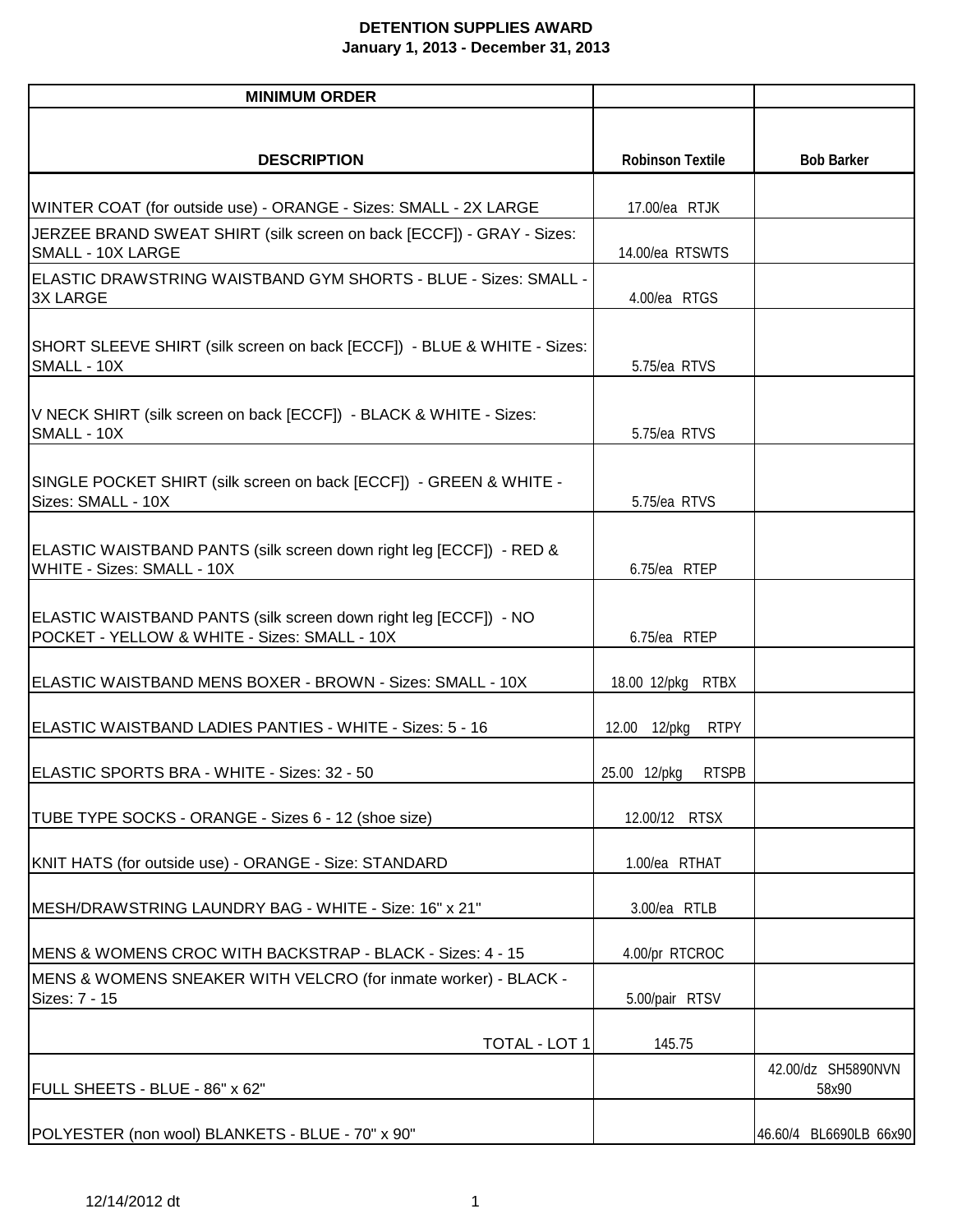## **DETENTION SUPPLIES AWARD January 1, 2013 - December 31, 2013**

| VINYL COVER PILLOWS - GREEN - 20" x 26"                                                  | 21.48/4 MV2026                            |
|------------------------------------------------------------------------------------------|-------------------------------------------|
| VINYL COVER MATRESS - GREEN - 25" x 78"                                                  | 32.90/ea PJM25754                         |
| COTTON TOWELS - WHITE - 18" x 36"                                                        | 12.24/dz BT425 20x40                      |
| COTTON WASHCLOTHS - WHITE - 12" x 12"                                                    | 2.64/dz WC1212                            |
| IUNWRAPPED ANTIBACTERIAL SOAP - WHITE - .5 oz                                            | 46.00/1000 AU1                            |
| UNWRAPPED DOVE SOAP - WHITE - 1.5 oz                                                     | 60.00/500 TU15                            |
| UNWRAPPED DOVE SOAP - WHITE - 3 oz                                                       | 37.44/144 TU3                             |
| TWO PIECE SOAP BOX - CLEAR - 4" x 2 1/2"                                                 | 2.94/12 2342N                             |
| <b>DISPOSABLE TWIN BLADE RAZOR - BLUE</b>                                                | 39.00/600 RTB600                          |
| IGEL FLUORIDE MINT TOOTH PAST 1.5 oz TUBE                                                | 36.00/144 MST15                           |
| PLATIC TOOTH BRUSH - WHITE - 5"                                                          | 6.48/144 BBST40<br>51/2"                  |
| ICOTTON SANITARY MAXI PADS - WHITE                                                       | 22.50/250 250IM-C                         |
| COTTON ULTRA WITH WINGS SANITARY MAXITHIN PADS - WHITE                                   | 25.92/216 44340-C                         |
| IPAPER/DISPOSABLE SANITARY NAPKIN BAG - WHITE - 4" x 2 1/4" x 9"                         | 25.80/1000 410                            |
| ELASTIC - NO METAL - HAIR TIES - BLACK                                                   |                                           |
| TOTAL - LOT 2                                                                            | 461.34                                    |
| SINGLE HANDLE CUP - BROWN - 12 oz                                                        | 76.80/48 1197 8oz                         |
| IPLASTIC SPORKS - ORANGE - 7"                                                            | 11.52/144 62SPK                           |
| BLACK INK SAFETY PEN - CLEAR - 4"                                                        | 17.28/144 MSBP                            |
| CLEAR TOP SHOWER CURTAIN - GREEN - 36" x 77"                                             | 14.80/ea SCVC3677                         |
| UNTIEABLE SECURITY BLANKET - BLACK - 56" x 78"                                           | 73.80/ea SB5480 Green<br>80x54            |
| UNTIEABLE VELCRO FASTENING SECURITY SMOCK - BLACK - Sizes:<br><b>SMALL - X LARGE</b>     | 73.80/ea 505JR (34"-52")<br>505 (44"-56") |
| UNTIEABLE VELCRO FASTENING SECURITY JUMPSUITE - GREEN - Sizes:<br><b>SMALL - X LARGE</b> | 118.50/ea BBJ                             |